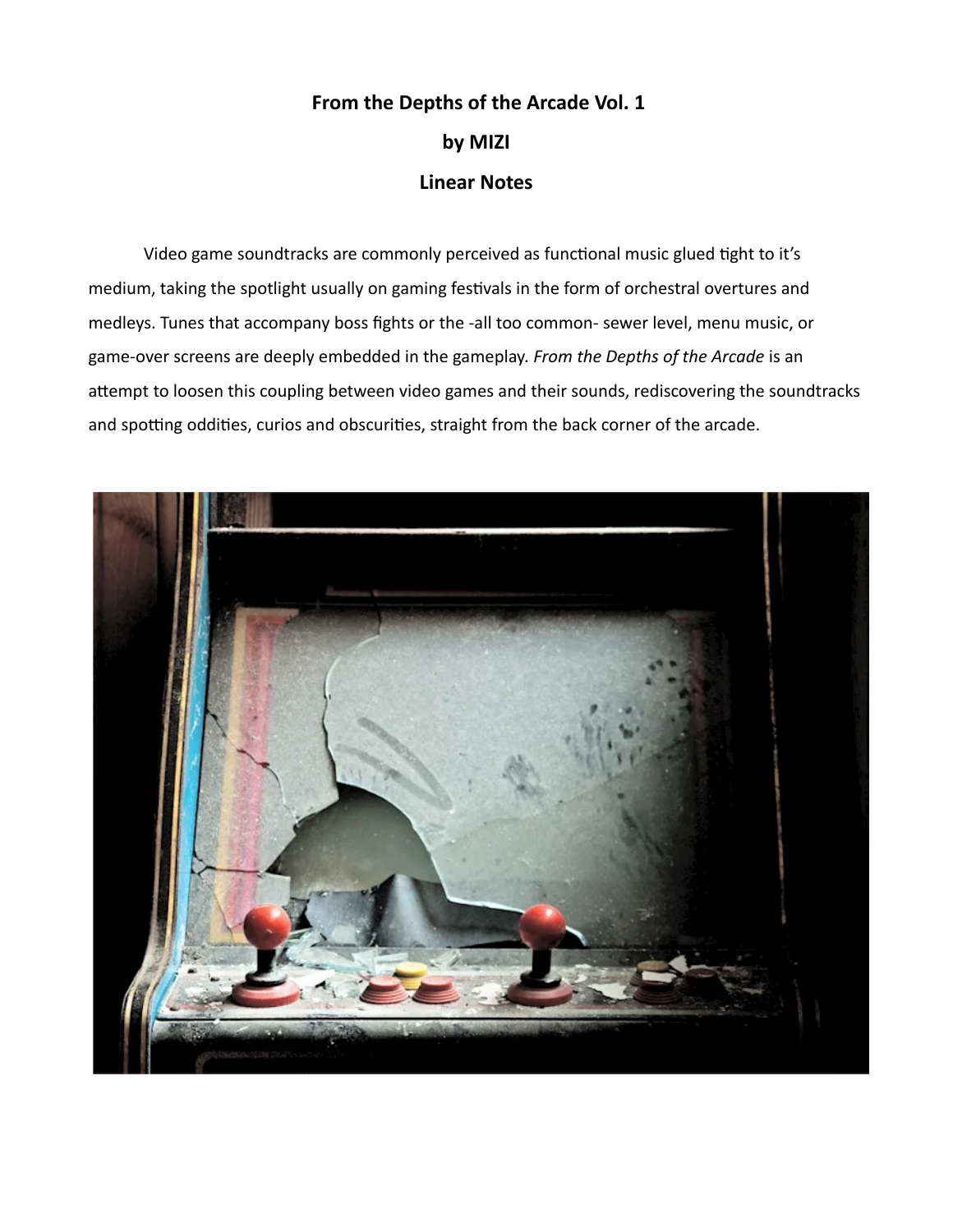In the debut installment of the series a great variety of material both from the bleep-bloop and modern era of video games are presented. This volume focuses on musical forms and textures rare in the video games music repertoire.

The opening of the show consists of a couple of pop-songs: The 90's indie New York based band Cibo Matto is featured on the graffiti-tagging game Jet Set Radio Feature and George Andreas raps the "DK Rap". Nintendo of America hosted a promotion called the "DK Rap Attack Contest" where people could submit a recording of themselves singing their own version. the "DK Rap" has received generally mixed to negative reception. It was awarded "dubious awards" for its quality.

*"Really, when I think of the improvisational musical art of the inner city underclasses the first thing that comes to mind is a tie-wearing Japanese gorilla. Yeah."* -1Up.com Scott Sharkey

Terry Scott Taylor and his soundtrack for *Neverhood* is also heavily featured in this episode, a dizzying mix of Americana, nonsense singing, free improvisation and swing, creates a very unique vibe. This is worth checking out in conjuction with the game *Neverhood,* truly a psychedelic experience!

There's also a couple of tracks by prog-rock shredder Todd Duane. Extreme Paintbrawl actually bought a unique collection of Todd Duane's track off of his *Omnipresent* album to be hastily made into the official soundtrack of the game.

Continuing with the trend of composers outside the video game industry, Oval has contributed a secret bonus stage to Tetsuya Mizuguchi's visionary video games *Rez* and *Rez Infinite.*

In the current installment you'll also find a weird progressive-rock theme featuring a clavichord, a highland bagpipe improvisation, a glitch pop-song, an electric cello folk thing and some free-jazz saxophone fills. This is *From the Depths of the Arcade Vol. 1,* Enjoy!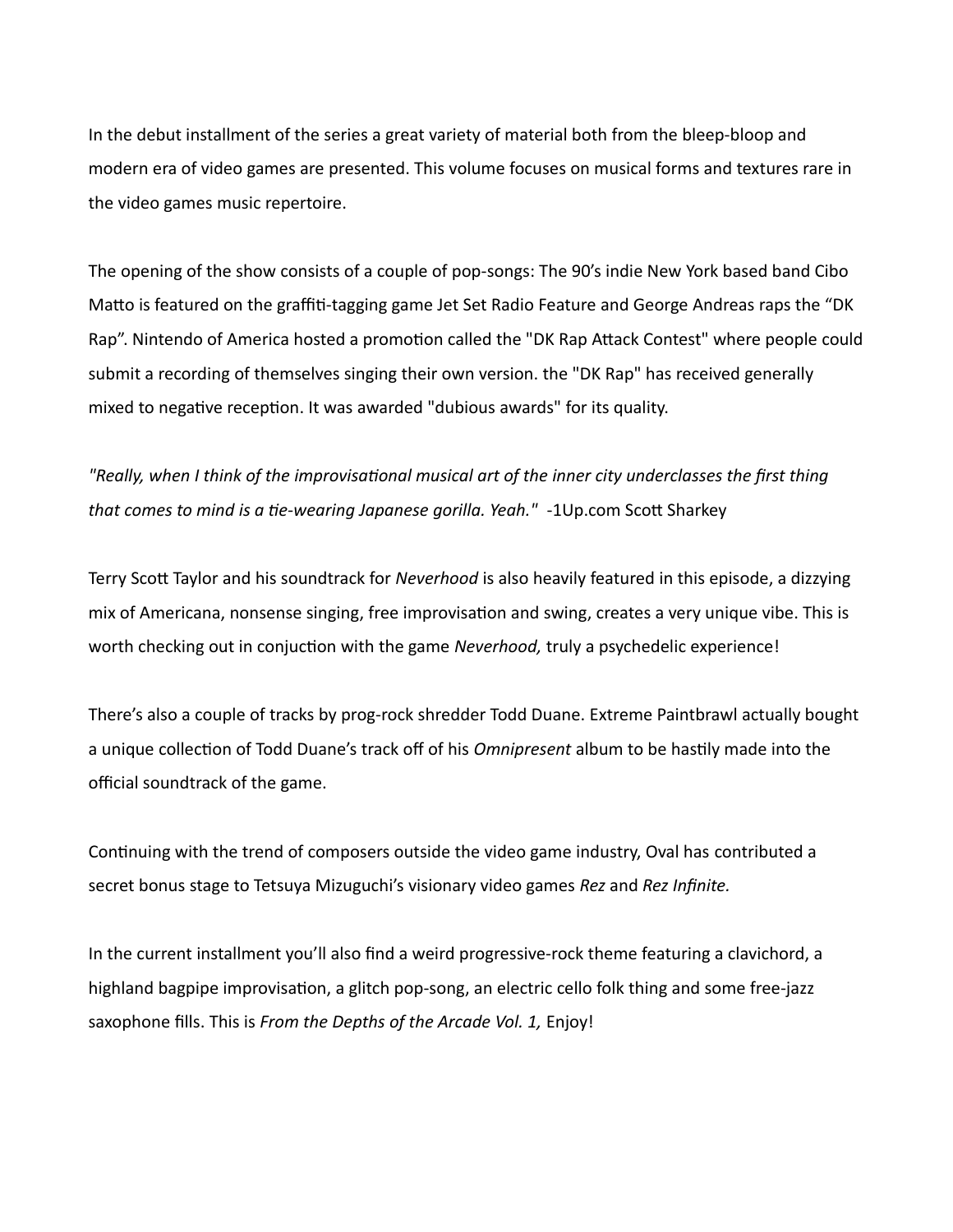## **TRACKLIST:**

Are You Keeping Up With The Commodore (Commercial Song)

Cibo Matto – Birthday Cake (Jet Set Radio Future)

Grant Kirkhope, George Andreas – DK Rap (Donkey Kong 64)

Terry Scott Taylor – Klaymen Shuffle (The Neverhood)

Masayoshi Ishi – The Yoshi's Next Adventure (Yoshi's New Island)

Noriyuki Iwadare – Baccla (Grandia III)

Toru Minegishi, Asuka Ota, Koji Kondo – Twilt Battle (The Legend of Zelda: Twilight Princess)

David Warhold, George Sagner – Title Screen (The Adventures of Rad Gravity)

Daisuke Ishiwatari – Writhe in Pain (Guilty Gear XX)

Todd Duane – Overture (Extreme Paintbrawl)

Todd Duane – Barnyard Scuttle (Extreme Paintbrawl)

Terry Scott Taylor – Pineapple Minefields (The Neverhood)

Tim Larkin – Moon Room Music (Uru: Ages Beyond Myst)

Oval – 0ctaeder 0.1 (Rez Infinite)